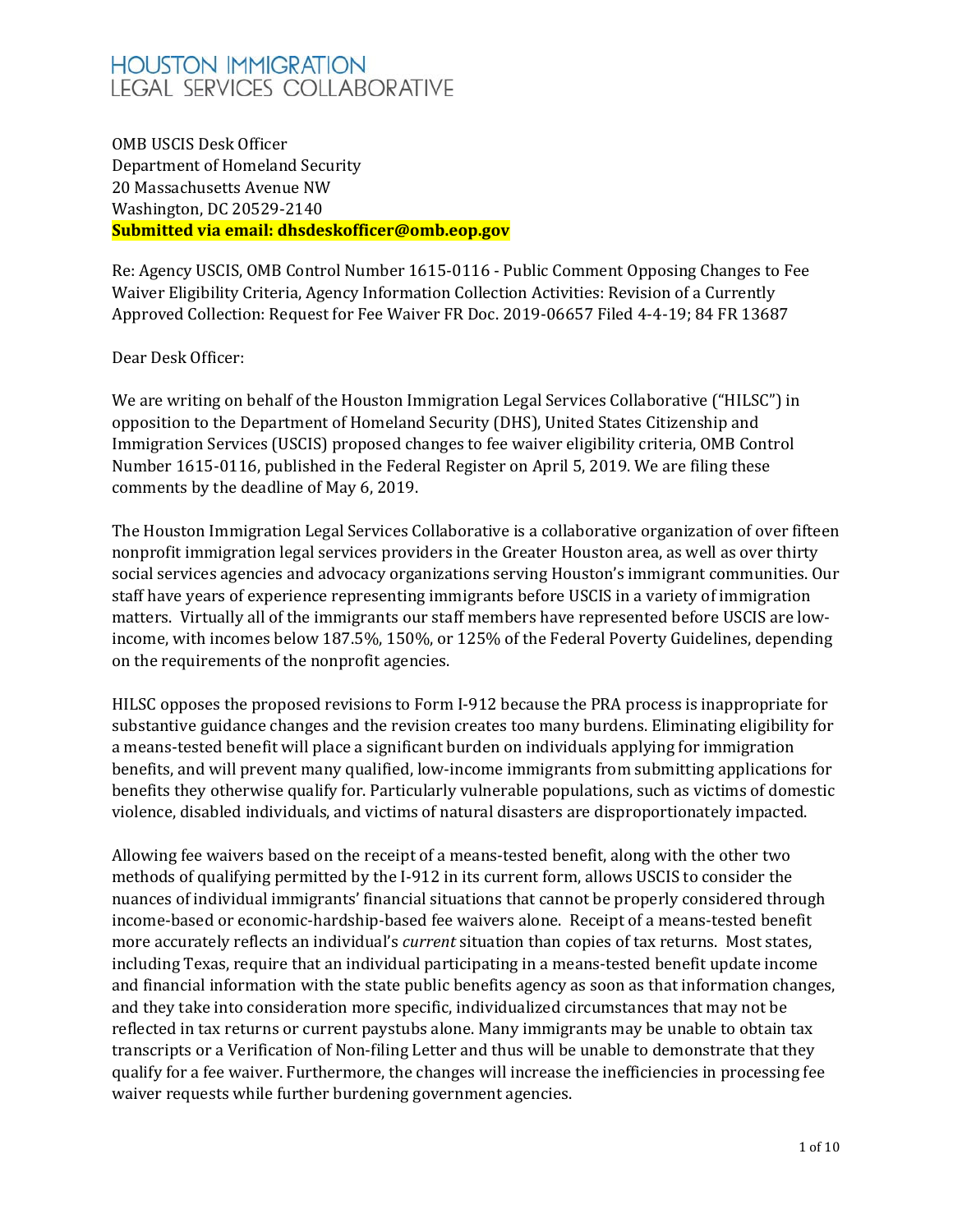#### **The PRA Process is Inappropriate for Substantive Guidance Changes**

USCIS has proceeded in this process with a collection of information under the Paperwork Reduction Act (PRA) of 1995. The PRA requires the agency to explain the purpose of the form being produced and its burden on the public. Here, however, much more than a form or collection of information is involved, and the use of streamlined PRA process is inappropriate.

The changes proposed here are not information collection. Instead, they go to the heart of a substantive eligibility requirement. The proposed changes to the fee waiver eligibility criteria and accepted forms of evidence represent a fundamental change in the law that is being finalized without enough public notice and comment.

#### **Additional Burdens Created by the Revision**

 $\overline{\phantom{a}}$ 

## **Eliminating Eligibility for a Means-Tested Benefit Will Place a Significant Burden on Individuals Applying for Immigration Benefits**

The revision eliminates an individual's ability to use proof of receipt of means-tested public benefits to demonstrate inability to pay the prescribed fee. Receipt of a means-tested benefit is sufficient evidence of inability to pay, which is what 8 C.F.R. § 103.7(c) requires. USCIS fails to provide any evidence that accepting proof of receipt of a means-tested benefit has led the agency to grant fee waivers to individuals who were able to pay the fee. This proof is by far the most common and straightforward way to demonstrate fee waiver eligibility as applicants have already proven current receipt of benefits by providing a copy of the official eligibility letter, or Notice of Action, from the government agency administering the benefit.

Individuals who have already passed a thorough income eligibility screening by government agencies should not have to prove their eligibility all over again to USCIS. By eliminating receipt of a means-tested benefit to show eligibility, the government is adding an additional burden on immigrants who already are facing the economic challenge of paying for application fees. USCIS is taking the indefensible position that it cannot tell which public benefit programs are means-tested and which ones are not. Given that the largest means-tested programs are federal program such as Medicaid or SNAP, this assertion is plainly a pretense for an action that has no real basis in fact.

Determining whether an immigrant qualifies for a fee waiver based on the receipt of a means-tested benefit is an appropriate method for determining eligibility because it may more accurately reflect their current financial situation than income tax returns. In Texas, recipients of means-tested benefits such as Supplemental Nutrition Assistance Program ("SNAP") must report changes in income or other financial circumstances within ten days. $1$  Additionally, many elements of a person's financial situation beyond income are considered when determining their eligibility (or continued eligibility) for means-tested benefits. For example, in Texas, recipients must report changes in: sources of income, household composition, ownership of a licensed vehicle, wage rate or status for all employed household members, residence and associated changes in shelter costs

<span id="page-1-0"></span><sup>1</sup> Texas Health and Human Services, Texas Works Handbook, Part B-622 General Policy, *available at*  <https://hhs.texas.gov/laws-regulations/handbooks/twh/part-b-case-management/section-600-changes#B622>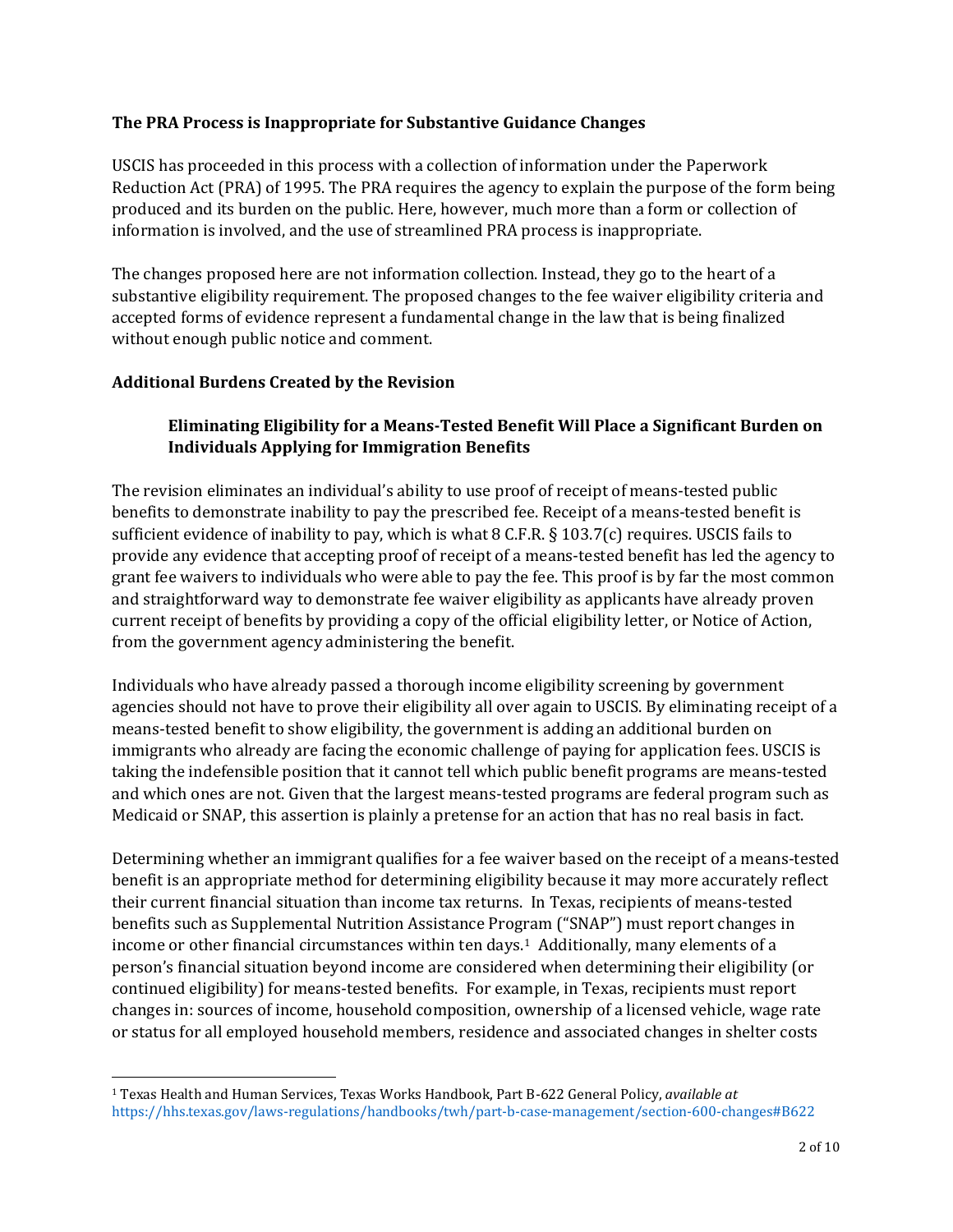such as rent/mortgage and utilities, changes in unearned income if the amount changes by more than \$50, and various other income changes.[2](#page-2-0) As a result, the receipt of means-tested benefits in Texas means that the state has determined eligibility based on information that is as little as ten days old and is significantly more nuanced than the previous year's tax returns.

Furthermore, in Texas, applicants for SNAP and other means-tested benefits must generally recertify their eligibility every six months.[3](#page-2-1) Thus, a current means-tested benefits letter is a much more current view of an applicant's current financial situation than tax returns which could reflect income from as much as twelve to sixteen months prior to the application. This is particularly important to Houston-area applicants who are still recovering from Hurricane Harvey and whose financial situations may have changed dramatically from 2017 to 2018.

A study by the Kaiser Family Foundation and the Episcopal Health Foundation of the experiences of immigrant[s](#page-2-2) under Harvey shows that immigrants were disproportionately affected by the hurricane. <sup>4</sup> For instance, about three-quarters (74 percent) of Houston area immigrants were affected by some type of property damage to their home or vehicle and/or some form of job or income loss, compared to 63 percent of native-born residents.<sup>[5](#page-2-3)</sup> 64% reported employment and income losses with more than half of immigrant households in Houston containing workers whose overtime or regular hours were cut back at work – twice as many as the native-born population.[6](#page-2-4) In addition, limiting the possible grounds for a fee waiver to exclude receipt of a means-tested benefit is not an efficient use of USCIS's time. Through the eligibility for a means-tested benefit process, the state of Texas conducts a microscopic view of an applicant's financial status. For example, the benefit-granting agency must review all liquid resources, such as cash, bank accounts, and stocks or bonds, as well as determining the equity value of all non-liquid resources, such as vehicles, buildings, land, or other property.<sup>[7](#page-2-5)</sup> This is a nuanced evaluation that takes a significant amount of time, and it is not economical for USCIS to repeat work that has already been completed by individual states.

Eliminating eligibility for a fee waiver based on receipt of a means-tested benefit will lead to income-eligible applicants receiving erroneous denials, or not applying for immigration benefits in the first place, because their previous years' tax returns indicate that they are not eligible when their current financial situations would render them eligible.

The USCIS Federal Register notice indicates that one reason for eliminating the receipt of a meanstested benefit from the fee waiver eligibility criteria is because different states have different

 $\overline{a}$ <sup>2</sup> Texas Health and Human Services, Texas Works Handbook, Part B-621 General Policy, *available at* 

<span id="page-2-1"></span><span id="page-2-0"></span><https://hhs.texas.gov/laws-regulations/handbooks/twh/part-b-case-management/section-600-changes#B621> <sup>3</sup> Texas Health and Human Services, Texas Works Handbook, Part A-2324 General Policy, *available at* 

https://hhs.texas.gov/laws-regulations/handbooks/twh/part-a-determining-eligibility/section-2300-casedisposition

<span id="page-2-2"></span><sup>4</sup> Bryan Wu, Liz Hamel, Mollyann Brodie, Shao-Chee Sim, and Elena Marks, "Hurricane Harvey: The Experiences of Immigrants Living in the Texas Gulf Coast," (March 2018), Kaiser Family Foundation and the Episcopal Health Foundation availabl[e https://www.episcopalhealth.org/files/9515/2148/3999/Hurricane\\_Harvey\\_-](https://www.episcopalhealth.org/files/9515/2148/3999/Hurricane_Harvey_-_The_Experiences_of_Immigrants_Living_in_the_Texas_Gulf_Coast.pdf) The Experiences of Immigrants Living in the Texas Gulf Coast.pdf.

<span id="page-2-3"></span><sup>5</sup> *Id*.

<span id="page-2-4"></span><sup>6</sup> *Id*.

<span id="page-2-5"></span><sup>7</sup> Texas Health and Human Services, Texas Works Handbook, Part A-1210 General Policy, *available at*  <https://hhs.texas.gov/laws-regulations/handbooks/twh/part-a-determining-eligibility/section-1200-resources>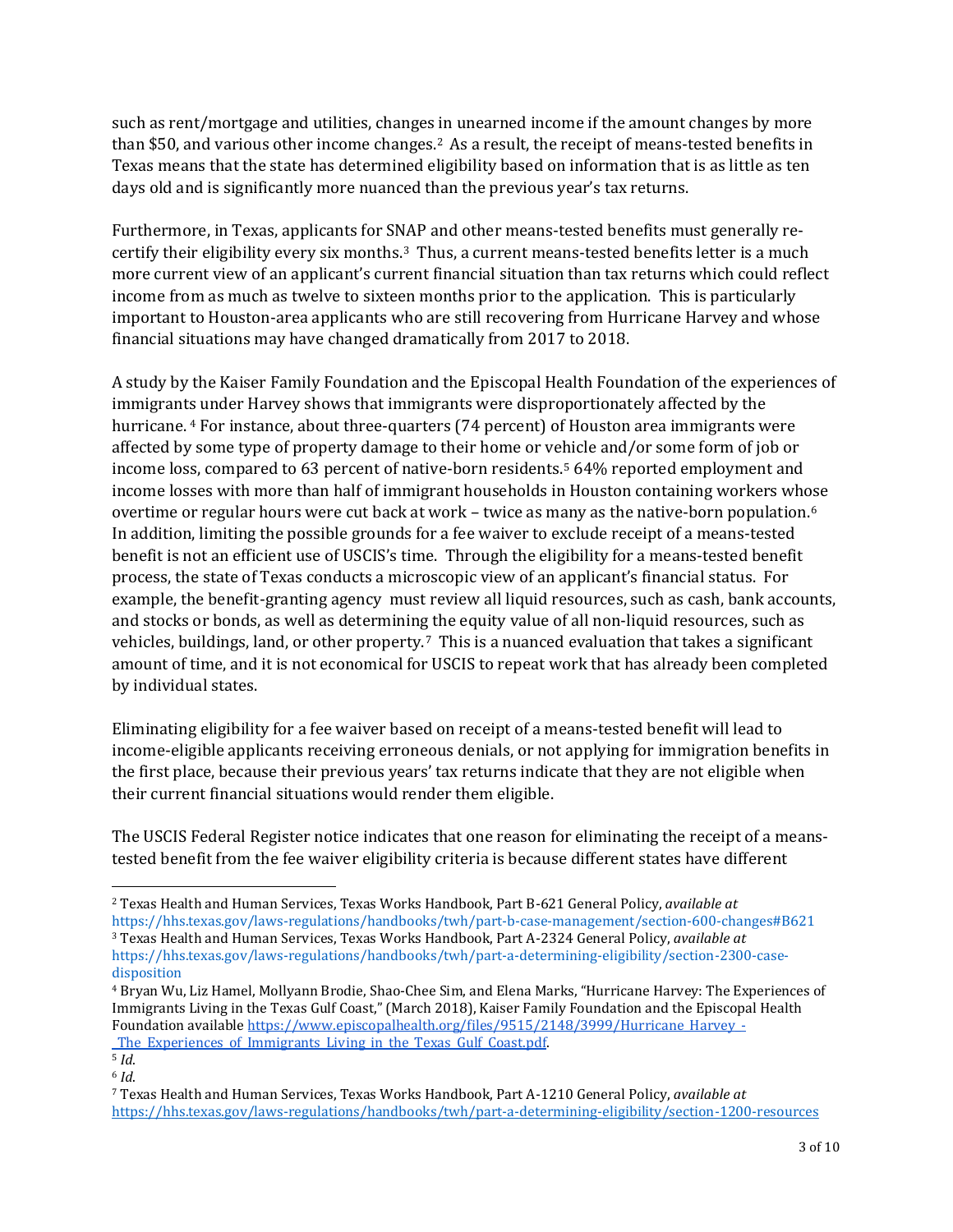income thresholds to determine eligibility for a means-tested benefit. While this is sometimes true, the differences are reasonable, taking into account costs of living and other local factors (which the Federal Poverty Guidelines do not do) and the differences are generally not large.

For example, SNAP benefits, which are a means-tested benefit and which many clients of HILSC member organizations have used under the current I-912 to obtain a fee waiver, use the same income requirements across the United States – eligibility is set at 130% of the Federal Poverty Guidelines for gross income and 100% of the Federal Poverty Guidelines for net income.[8](#page-3-0) The only exceptions are Alaska and Hawaii, which have different Federal Poverty Guidelines. This demonstrates that USCIS's stated goal of equalizing adjudications for residents of different states is not well-served by this proposed rule change.

Benefits that are different on a state level, such as Temporary Assistance for Needy Families (TANF) do vary between states, but these differences are often small and take into account differing costs of living, and virtually all states limit TANF eligibility to families below 100% of the Federal Poverty Guidelines. For example, a Congressional Research Service examination of state TANF benefits found that the maximum earnings level for applicants in all states except Wisconsin was below the Federal Poverty Guidelines; a TANF recipient in Wisconsin could earn up to 115% of the Federal Poverty Guidelines in very limited circumstances.[9](#page-3-1) Even though the eligibility guidelines for various means-tested benefits may vary between states, these variations are reasonable and indicate that the person is low income. USCIS should not eliminate the availability of fee waivers based on the receipt of a means-tested benefit based on differing requirements between states. These proposed changes will discourage eligible individuals from filing for both fee waivers and immigration benefits and place heavy time and resource burdens on individuals applying for fee waivers.

# **The Revision Will Place a Time and Resource Burden on Individuals Applying for Fee Waivers**

By only accepting fee waiver requests submitted using Form I-912, USCIS will limit the availability of fee waivers. Applicants must continue to be permitted to submit applicant-generated fee waiver requests (i.e., requests that are not submitted on Form I-912, such as a letter or an affidavit) that comply with 8 C.F.R. § 103.7(c), and address all of the eligibility requirements.

Eliminating the currently accepted applicant-generated fee waiver requests places an additional and unnecessary burden on applicants to locate, complete, and submit the Form I-912, when a selfgenerated request that provides all of the necessary information can equally meet the requirements.

Under the proposed changes, the applicant must procure additional new documents including a federal tax transcript from the Internal Revenue Service (IRS) to demonstrate household income at less than or equal to 150% of the federal poverty guidelines. Currently, applicants can submit a copy of their most recent federal tax returns to meet this requirement. The government does not

l

<span id="page-3-0"></span><sup>8</sup> USDA Food and Nutrition Service, Supplemental Nutrition Assistance Program (SNAP) FAQ, *available at*  <https://www.fns.usda.gov/snap/eligibility#SNAP%20Excess%20Shelter%20Costs%20Deduction>

<span id="page-3-1"></span><sup>9</sup> Temporary Assistance for Needy Families (TANF): Eligibility and Benefit Amounts in State TANF Cash Assistance Programs, Congressional Research Service, July 22, 2014, *available at* <https://fas.org/sgp/crs/misc/R43634.pdf>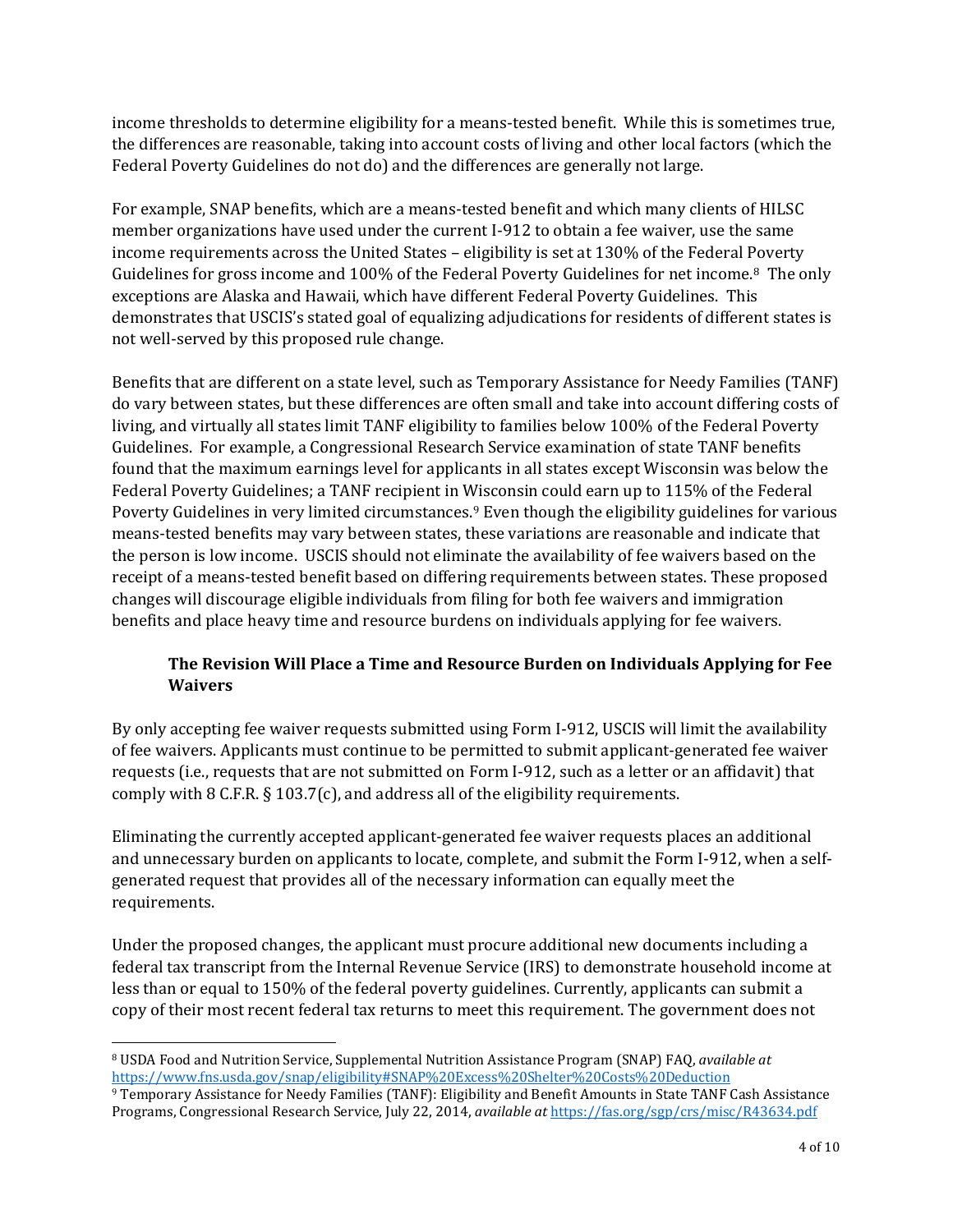provide any reason as to why a transcript is preferred over a federal tax return. Federal tax returns are uniform documents and most individuals keep copies on hand. The proposed requirement will place an additional burden on individuals for more documents and does not account for those individuals who might need assistance obtaining a transcript due to lack of access to a computer or for delays involving delivery of mail. Not all immigrants can obtain transcripts of their tax returns or a verification of non-filing letter. The requirement that fee waiver applicants using income below 150% of the federal poverty guidelines to qualify submit either copies of their tax transcripts or a verification of non-filing letter is extremely burdensome and will place some immigrants in an impossible situation. There is no reason why a copy of an applicant's tax returns, the current evidence required, is insufficient.

In order to request transcripts, applicants must have their Social Security numbers or Individual Tax Identification Numbers (ITIN).<sup>[10](#page-4-0)</sup> Not all applicants for fee waivers have a Social Security number or ITIN. For example, many U visa applicants, who request fee waivers for the I-192 Application for Advance Permission to Enter as Nonimmigrant, do not have Social Security numbers or ITINs. Furthermore, this requirement will significantly burden s[ur](#page-4-1)vivors of domestic violence, who cannot obtain th[es](#page-4-2)e transcripts without their spouse's consent<sup>11</sup> or having them sent via mail to the address on file,<sup>12</sup> which is likely to be the residence they shared with the abuser.

Even applicants who are not survivors of domestic violence may have difficulty obtaining transcripts or verification of non-filing. They may not have a credit card, mortgage, home equity loan, or other loans, which are required to obtain a transcript online.<sup>[13](#page-4-3)</sup> They may also not have access to the mail at their address at the time of filing, which is required to obtain a transcript through the mail.[14](#page-4-4)

The USCIS response to comments about the difficulty of obtaining tax transcripts does not explain why tax transcripts are required. Instead, USCIS claims that they reject fee waiver requests that contain "incomplete copies of tax returns or copies that are not signed or submitted to the IRS." (USCIS Responses to Public Comments Received on the 60-day Federal Register Notice, "Agency Information Collection Activities; Revision of a Currently Approved Collection: Request for Fee Waiver; Exemptions," 83 FR 49120 (Sept. 28, 2018), response #14.) Furthermore, USCIS recognized that obtaining this transcript is more burdensome than proving receipt of a means-tested benefit. (Agency Information Collection Activities; Revision of a Currently Approved Collection: Request for Fee Waiver; Exemptions," 83 FR 49120 (Sept. 28, 2018), response #7.) It seems that USCIS already has substantial evidence that people are unable to provide sufficient evidence – adding another burdensome requirement will mean even fewer people are able to prove up their request for a fee waiver, despite being eligible for one.

 $\overline{a}$ 

<span id="page-4-0"></span><sup>10</sup> IRS, Welcome to Get a Transcript, *available at* <https://www.irs.gov/individuals/get-transcript>

<span id="page-4-1"></span><sup>11</sup> IRS, Transcript Types and Ways to Order Them, *available at* [https://www.irs.gov/individuals/tax-return](https://www.irs.gov/individuals/tax-return-transcript-types-and-ways-to-order-them)[transcript-types-and-ways-to-order-them](https://www.irs.gov/individuals/tax-return-transcript-types-and-ways-to-order-them)

<span id="page-4-3"></span><span id="page-4-2"></span><sup>12</sup> IRS, Welcome to Get a Transcript, *available at* <https://www.irs.gov/individuals/get-transcript> <sup>13</sup> *Id.*

<span id="page-4-4"></span><sup>14</sup> *Id.*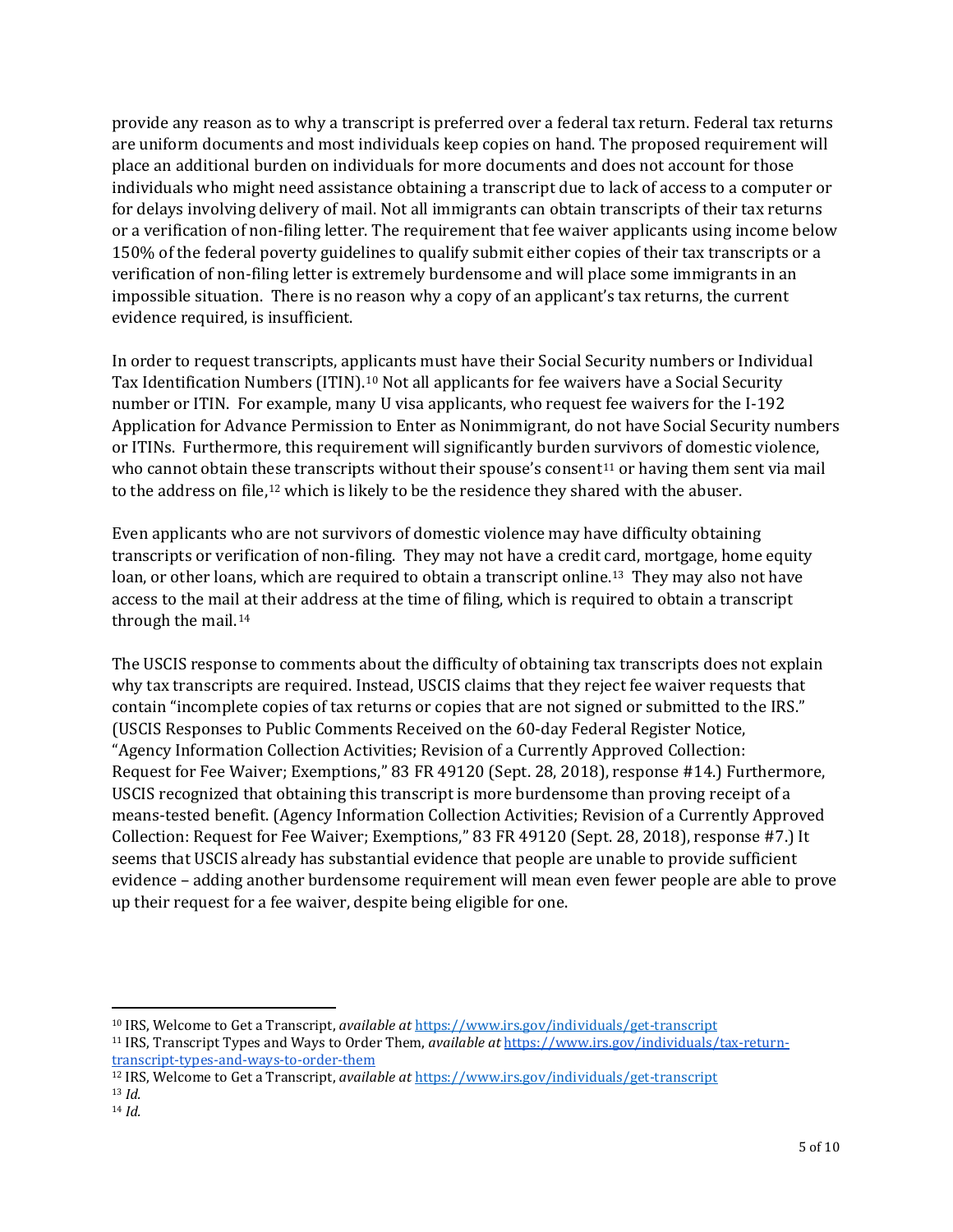## **This Revision will Negatively Impact the Ability of Individuals, Especially Those Who Are Vulnerable, to Apply for Immigration Benefits for Which They Are Eligible**

The filing fee associated with various immigration benefits can be an insurmountable obstacle for an immigration benefit or naturalization application. Any opportunity to mitigate the costs associated with filing should be designed to ease, rather than exacerbate, these obstacles.

HILSC staff members' experiences with requesting fee waivers based on financial hardship for eligible clients indicates that these waivers are very rarely granted, even in situations with extreme and/or well-documented financial hardship. In practice, attorneys know that given the difficulties of getting these fee waivers approved, there are currently only two methods of obtaining a fee waiver; the elimination of the means-tested benefit option will, for all practical purposes, limit this to one method.

Increasing the burden of applying for a fee waiver will further limit access to naturalization for otherwise eligible lawful permanent residents. The naturalization fee has gone up 600% over the last 20 years, pricing many qualified green card holders out of U.S. citizenship. USCIS asserts, without any evidence to back up its claim, that individuals can merely "save funds" and apply later if they do not have the funds to apply today. In Houston, however, nearly a quarter (34%) of lawful permanent residents live at or below 100% of federal poverty guidelines.[15](#page-5-0) This is a significant portion of individuals who are eligible to naturalize but who may be unable to afford the high fees of naturalization.

The USCIS response to public comments entirely neglects to address the harm caused by a delay in applying for naturalization. USCIS suggests that individuals who cannot pay the fee simply "extend their permanent resident card and save funds to pay the fee for an application for naturalization at a later date" since "there is no time limit for applying for naturalization." Individuals who are prevented from naturalizing because of increased burdens in the fee waiver process face prolonged absences from family members and an inability to fully engage in the U.S. political system as voters. For asylum seekers and refugees, waiting to apply for naturalization can mean a death sentence for relatives who are living in dangerous situations abroad and cannot be petitioned for until after naturalization. (USCIS Responses to Public Comments Received on the 60-day Federal Register Notice, "Agency Information Collection Activities; Revision of a Currently Approved Collection: Request for Fee Waiver; Exemptions," 83 FR 49120 (Sept. 28, 2018), response #9).

The changes would harm the most vulnerable populations. More than 94% of domestic violence survivors also experienced economic abuse, which may include losing a job or being prevented from working. Fee waivers are critical to ensuring survivors can access relief. The changes will harm survivors of domestic violence, sexual assault, human trafficking, and other crimes who are unable to meet the stricter evidentiary requirements proposed to prove eligibility and go against the evidentiary standards applicable to applications for relief filed by survivors. Victims of domestic violence, who may not have access to household financial information as part of the control exerted

 $\overline{a}$ 

<span id="page-5-0"></span><sup>15</sup> Capps, Randy and Ariel G. Ruiz Soto, "A Profile of Houston's Diverse Immigrant Population in a Rapidly Changing Policy Landscape" Migration Policy Institute (September 2018), available at: <https://www.migrationpolicy.org/research/profile-houston-immigrant-population-changing-policy-landscape>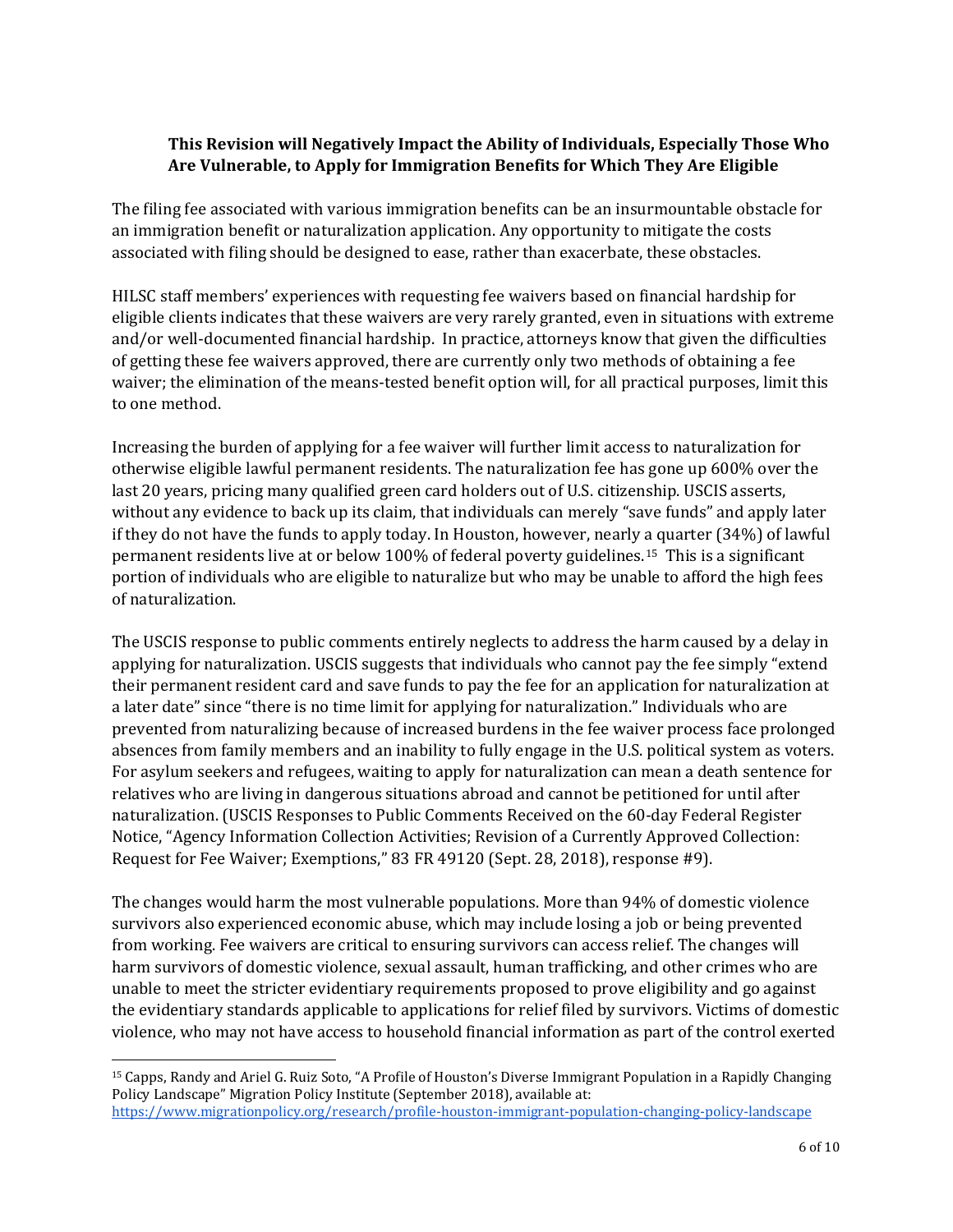by their abusers will not be able to get fee waivers under the proposed rule. Nor would immigrants who are already in the United States but do not have lawful status (and thus their names are not on many of the household's official documents) such as U visa applicants and other vulnerable groups.

The changes would also harm people with disabilities. Thirty percent of adults receiving government assistance have a disability. For most, that disability that limits their ability work. Eliminating the ability to use receipt of a mean-tested benefit as proof of fee waiver eligibility, or any new requirements that make the process more complicated, will further burden those with disabilities in accessing an immigration benefit for which they are eligible.

This difficulty obtaining documents for Houston-area immigrants has been exacerbated by Hurricane Harvey. Harvey hit Houston in August 2017 and caused catastrophic levels of damage. Many low-income families in Houston have not recovered from the destruction wrought by the hurricane. A study released in August 2018 found that nearly a quarter of those surveyed were in a worse financial situation than they were before the hurricane, and forty percent of respondents were not getting the help they needed to rebuild their lives.[16](#page-6-0) Fee waiver applicants may not have access to documentation to demonstrate financial hardship that was destroyed in the storm. Many are in unstable living situations where their names may not be listed on the household's official documents, making it all but impossible for them to apply for a fee waiver with evidence of extreme financial hardship. In addition, their 2017 income taxes will not reflect their current financial realities because the storm hit toward the end of 2017. Those who are receiving means-tested benefits have already been found to be low income by the state or local government and have had their cases assessed by agencies familiar with the situations in areas affected by Hurricane Harvey.

It is difficult for applicants, particularly *pro se* applicants, to ascertain whether they qualify for a fee waiver based on financial hardship and, if so, what they must demonstrate in order to have it approved. In Houston, many fee waiver applicants are *pro se*, largely because our region lacks a sufficient number of attorneys who work for free or low cost to support low-income immigrants in their court proceedings or USCIS applications. A substantial number of Houston's immigrant community are unlikely to be able to pay the USCIS filing fees, let alone an attorney. Twenty-four to twenty-eight percent of our region's immigrants live at 100% of the federal poverty level.[17](#page-6-1) Over 50-60% of Houston's immigrants live between 100% and 200% of the federal poverty guidelines.[18](#page-6-2) Individuals who struggle to afford legal representation are the same individuals who need fee waivers, and the fee waiver process is complex enough that most applicants need legal advice to help them apply.

While receipt of a means-tested benefit and income below 150% of the Federal Poverty Guidelines are clear-cut method of determining eligibility, "financial hardship" is a much more nebulous standard. Applicants may face difficulty accurately determining the value of their assets.

l

<span id="page-6-0"></span><sup>16</sup> Houston Chronicle, *Don't say it's over. A year later, Harvey recovery remains uneven with many still struggling.* August 22, 2018, *available at* https://www.houstonchronicle.com/news/houston-texas/houston/article/Don-tsay-it-s-over-A-year-later-Harvey-13175923.php

<span id="page-6-1"></span><sup>17</sup> Capps, Randy and Ariel G. Ruiz Soto, "A Profile of Houston's Diverse Immigrant Population in a Rapidly Changing Policy Landscape" Migration Policy Institute (September 2018), available at:

<span id="page-6-2"></span><https://www.migrationpolicy.org/research/profile-houston-immigrant-population-changing-policy-landscape> <sup>18</sup> *Id*.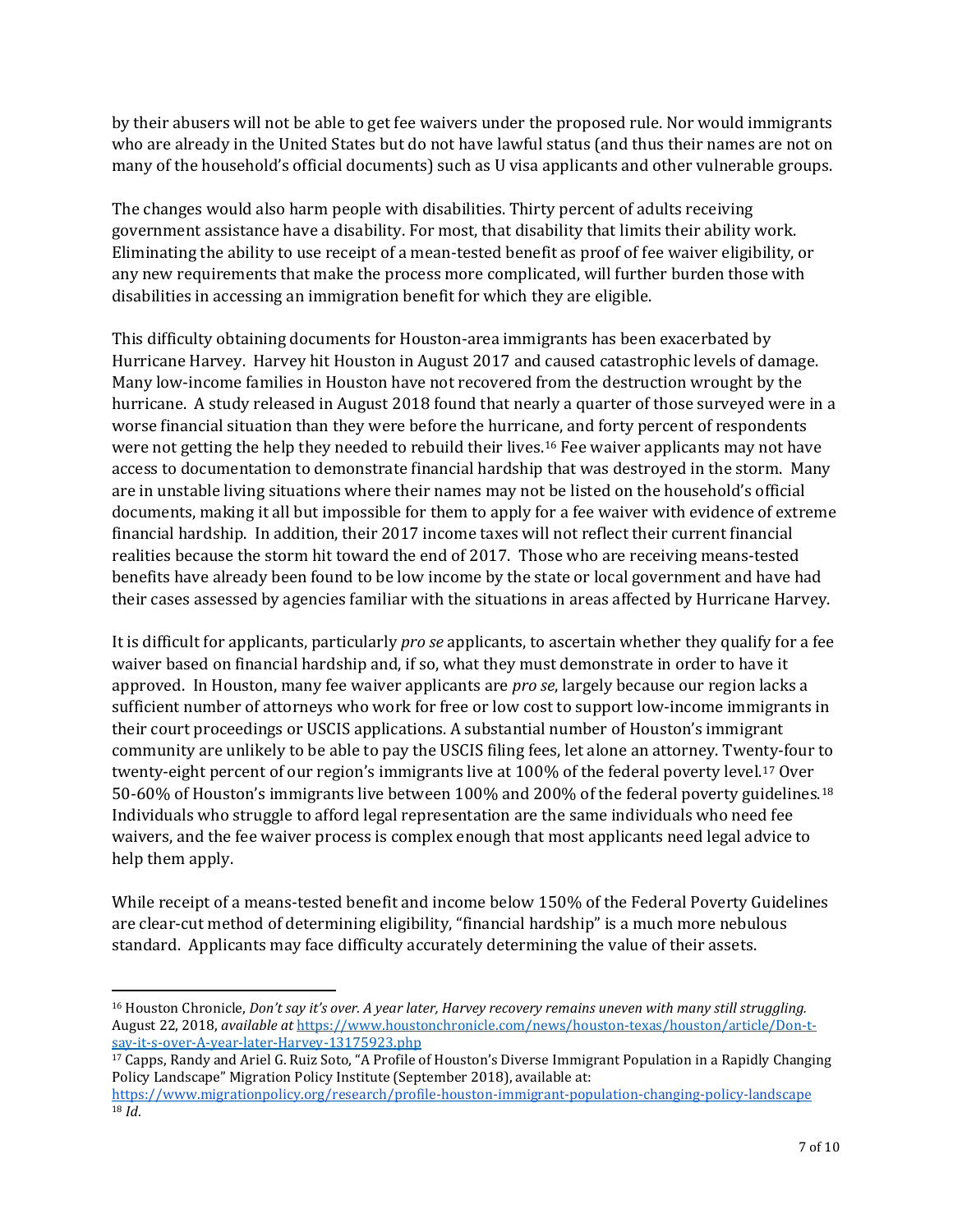Applicants may also have difficulty determining whether a specific asset is one that can "easily" be converted into cash "without incurring a hardship" as indicated by USCIS in the instructions to form I-912. These unclear standards, with little guidance provided as to how these applications will be adjudicated, means that applicants may not be able to apply based on financial hardship even if they are qualified. HILSC believes that financial hardship should remain a means of qualifying for a fee waiver, but that it should remain as one of three potential options, as is current practice.

In summary, the proposed changes would be an excessive burden to applicants.

# **The Changes Will Increase the Inefficiencies in Processing Fee Waiver Requests While Further Burdening Government Agencies**

USCIS claims the changes will standardize, streamline, and expedite the process of requesting a fee waiver by clearly laying out the most salient data and evidence necessary to make the decision. Instead, these proposed changes will slow down an already overburdened system, delaying and denying access to immigration benefits or naturalization for otherwise eligible immigrants. USCIS adjudicators will be forced to engage in a time-consuming analysis of voluminous financial records, rather than relying on the professional expertise of social services agencies who determine eligibility for means-tested benefits.

This revision also places an unnecessary burden on the IRS and fails to address whether the IRS is prepared to handle a sudden increase in requests for documents. Under the revision, almost every person who applies for a fee waiver based on their annual income must also request the required documentation from the IRS in order to prove their eligibility.

In its response to comments, USCIS fails to address the increase time costs to the agency in readjudicating income that a public-benefit granting agency had already determined. USCIS does not address this at all, instead focusing on its need to review whether certain public benefits are not means-tested. It seems that finding out which state programs that are not means-tested and rejecting applications that are based on those is a significantly smaller burden on the agency that having to determine whether each applicant's income is below the federal poverty guideline – something that state agencies have already spend significant time doing. (USCIS Responses to Public Comments Received on the 60-day Federal Register Notice, "Agency Information Collection Activities; Revision of a Currently Approved Collection: Request for Fee Waiver; Exemptions," 83 FR 49120 (Sept. 28, 2018), response #5).

USCIS's own estimates indicate that about 350,000 applicants use the fee waiver form every year. If all those applicants were forced to obtain documentation from the IRS, the IRS would be required to process more than 1,300 requests each business day. This is an enormous burden on the agency, and allowing applicants to qualify based on the receipt of means-tested benefits or by using copies of tax returns to qualify based on income below 150% of the Federal Poverty Guidelines, as is currently permitted, is a policy that will not unduly burden applicants or other government agencies.

Furthermore, this would put an additional burden on USCIS – an agency that already suffers profound capacity shortfalls. With nearly 6 million pending cases as of March 31, 2018, DHS has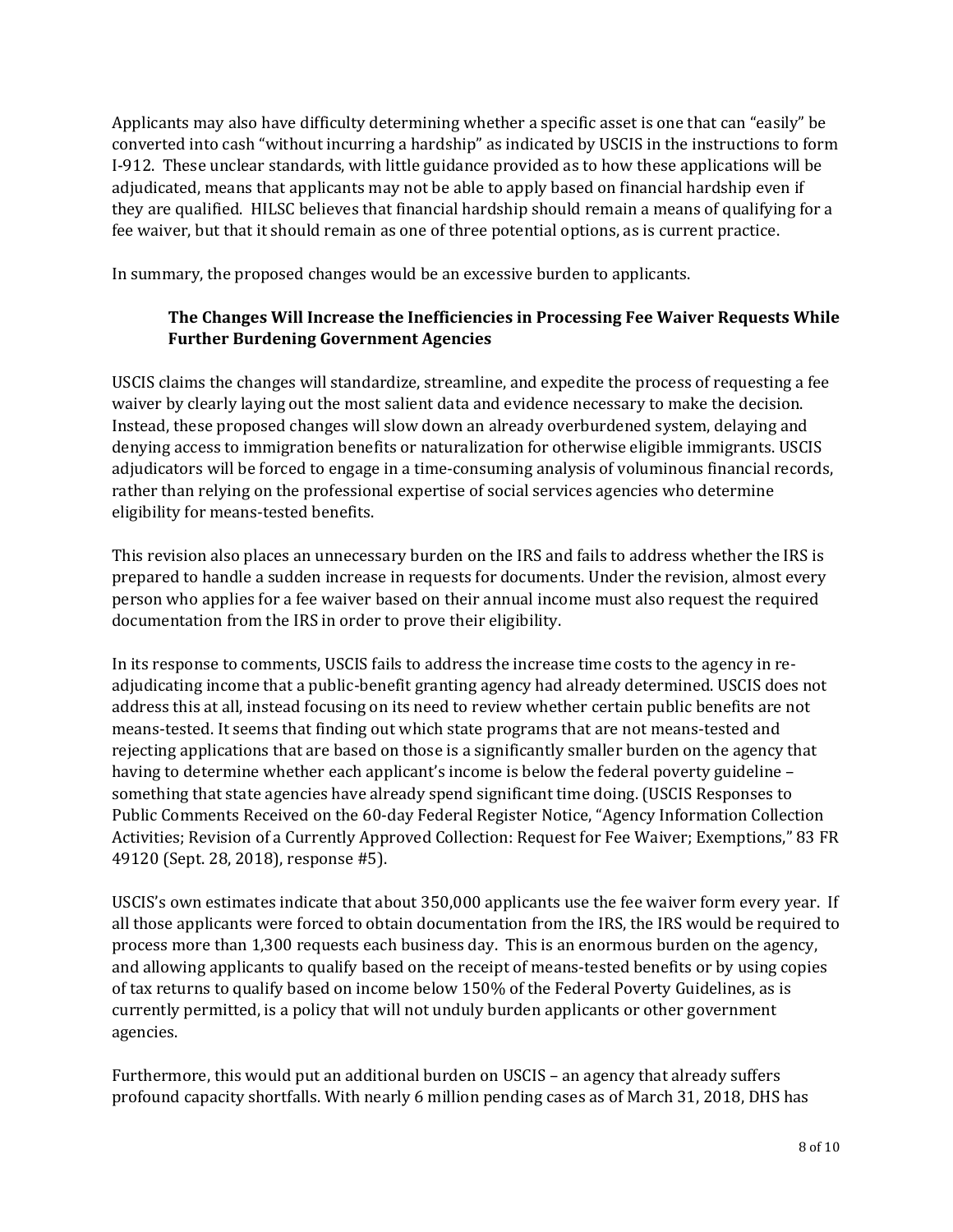conceded that USCIS lacks the resources to timely process its existing workload.[19](#page-8-0) By the end of FY 2017, 5,606,618 [ap](#page-8-2)plications and petitions remained unadjudicated by USCIS[20—](#page-8-1)23% more than one year earlier.21 In February 2018, DHS conceded, "USCIS continues to face capacity challenges."[22](#page-8-3) In fact, processing times for many of the agency's product lines has doubled in recent years.<sup>[23](#page-8-4)</sup>

## **The Purpose of the Proposed Regulation is to Reduce the Number of Fee Waivers Granted**

USCIS has an interest in seeing the number of fee waivers granted reduced. The agency is supported by fee revenues (over 95% of its budget) and would make more money if it granted fewer fee waivers. In its own news announcement, USCIS has lamented the fact that the "annual dollar amount of fee waivers granted by USCIS increased from \$344.3 million in fiscal year (FY) 2016 to \$367.9 million in FY 2017."[24](#page-8-5) Yet the number of filings increased across the board, leading to an "unanticipated rise in filings" in 2017.[25](#page-8-6)

USCIS laments this lost income. In its response to comments, USCIS states that it approved 86% of fee waiver requests. (USCIS Responses to Public Comments Received on the 60-day Federal Register Notice, "Agency Information Collection Activities; Revision of a Currently Approved Collection: Request for Fee Waiver; Exemptions," 83 FR 49120 (Sept. 28, 2018), response #4). It is clear that the agency is looking for a way to decrease the number of fee waivers granted and removing the means-tested benefit and adding burdens to the form itself it the mechanism by which it has chosen to do so. USCIS has not provided any data about what percentage of fee-waivers are granted based on each of the three criteria; however, it is our experience that he majority of their fee waivers are granted on means-tested benefits and that proving economic hardship to USCIS is increasingly harder to do and results in denials to deserving clients.

<span id="page-8-0"></span> $\overline{\phantom{a}}$ <sup>19</sup> USCIS Webpage, "Data Set: All USCIS Application and Petition Form Types: Fiscal Year 2018, 2nd Quarter" (Jul. 17, 2018[\);](https://www.uscis.gov/sites/default/files/USCIS/Resources/Reports%20and%20Studies/Immigration%20Forms%20Data/All%20Form%20Types/Quarterly_All_Forms_FY18Q2.pdf)

[www.uscis.gov/sites/default/files/USCIS/Resources/Reports%20and%20Studies/Immigration%20Forms%20Dat](http://www.uscis.gov/sites/default/files/USCIS/Resources/Reports%20and%20Studies/Immigration%20Forms%20Data/All%20Form%20Types/Quarterly_All_Forms_FY18Q2.pdf) [a/All%20Form%20Types/Quarterly\\_All\\_Forms\\_FY18Q2.pdf;](http://www.uscis.gov/sites/default/files/USCIS/Resources/Reports%20and%20Studies/Immigration%20Forms%20Data/All%20Form%20Types/Quarterly_All_Forms_FY18Q2.pdf) DHS, "Annual Report on the Impact of the Homeland Security Act on Immigration Functions Transferred to the Department of Homeland Security" (Apr. 13, 2018[\);](https://www.uscis.gov/sites/default/files/reports-studies/Annual-Report-on-the-Impact-of-the-Homeland-Security-Act-on-Immigration-Functions-Transferred-to-the-DHS.pdf) [www.uscis.gov/sites/default/files/reports-studies/Annual-Report-on-the-Impact-of-the-Homeland-Security-Act](http://www.uscis.gov/sites/default/files/reports-studies/Annual-Report-on-the-Impact-of-the-Homeland-Security-Act-on-Immigration-Functions-Transferred-to-the-DHS.pdf)[on-Immigration-Functions-Transferred-to-the-DHS.pdf.](http://www.uscis.gov/sites/default/files/reports-studies/Annual-Report-on-the-Impact-of-the-Homeland-Security-Act-on-Immigration-Functions-Transferred-to-the-DHS.pdf)

<span id="page-8-1"></span><sup>20</sup> U.S. Citizenship and Immigration Services. Data set: All USCIS Application and Petition Form Types, 2017, *available at*

[www.uscis.gov/sites/default/files/USCIS/Resources/Reports%20and%20Studies/Immigration%20Forms%20Dat](http://www.uscis.gov/sites/default/files/USCIS/Resources/Reports%20and%20Studies/Immigration%20Forms%20Data/All%20Form%20Types/Quarterly_All_Forms_FY17Q4.pdf) [a/All%20Form%20Types/Quarterly\\_All\\_Forms\\_FY17Q4.pdf.](http://www.uscis.gov/sites/default/files/USCIS/Resources/Reports%20and%20Studies/Immigration%20Forms%20Data/All%20Form%20Types/Quarterly_All_Forms_FY17Q4.pdf) End of FY 2017 Pending Forms – 5,606,618.

<span id="page-8-2"></span><sup>21</sup> U.S. Citizenship and Immigration Services. Data set: All USCIS Application and Petition Form Types, 2016, *available at*

[www.uscis.gov/sites/default/files/USCIS/Resources/Reports%20and%20Studies/Immigration%20Forms%20Dat](http://www.uscis.gov/sites/default/files/USCIS/Resources/Reports%20and%20Studies/Immigration%20Forms%20Data/All%20Form%20Types/all_forms_performancedata_fy2016_qtr4.pdf) [a/All%20Form%20Types/all\\_forms\\_performancedata\\_fy2016\\_qtr4.pdf.](http://www.uscis.gov/sites/default/files/USCIS/Resources/Reports%20and%20Studies/Immigration%20Forms%20Data/All%20Form%20Types/all_forms_performancedata_fy2016_qtr4.pdf) End of FY 2016 Pending Forms – 4,316,013.

<span id="page-8-3"></span><sup>22</sup> U.S. Department of Homeland Security. Annual Performance Report: Fiscal Years 2017-2019, 2018, *available at* [www.dhs.gov/sites/default/files/publications/DHS%20FY%202017-2019%20APR\\_0.pdf.](http://www.dhs.gov/sites/default/files/publications/DHS%20FY%202017-2019%20APR_0.pdf)

<span id="page-8-4"></span><sup>23</sup> *See* USCIS Webpage, "Historical National Average Processing Time for All USCIS Offices" (up to Jul. 31, 2018)[;](https://egov.uscis.gov/processing-times/historic-pt) [egov.uscis.gov/processing-times/historic-pt.](https://egov.uscis.gov/processing-times/historic-pt)

<span id="page-8-5"></span><sup>24</sup> <https://www.uscis.gov/news/alerts/proposed-i-912-fee-waiver-form-revision>

<span id="page-8-6"></span><sup>25</sup> U.S. Citizenship and Immigration Services, USCIS Response to the Citizenship and Immigration Services Ombudsman's (CISOMB) 2017 Annual Report to Congress (May 11, 2018), available at [www.uscis.gov/sites/default/files/USCIS/Resources/Ombudsman%20Liaison/Responses%20to%20Annual%20R](https://www.uscis.gov/sites/default/files/USCIS/Resources/Ombudsman%20Liaison/Responses%20to%20Annual%20Reports/cisomb-2017-annual-report-response.pdf) [eports/cisomb-2017-annual-report-response.pdf](https://www.uscis.gov/sites/default/files/USCIS/Resources/Ombudsman%20Liaison/Responses%20to%20Annual%20Reports/cisomb-2017-annual-report-response.pdf)